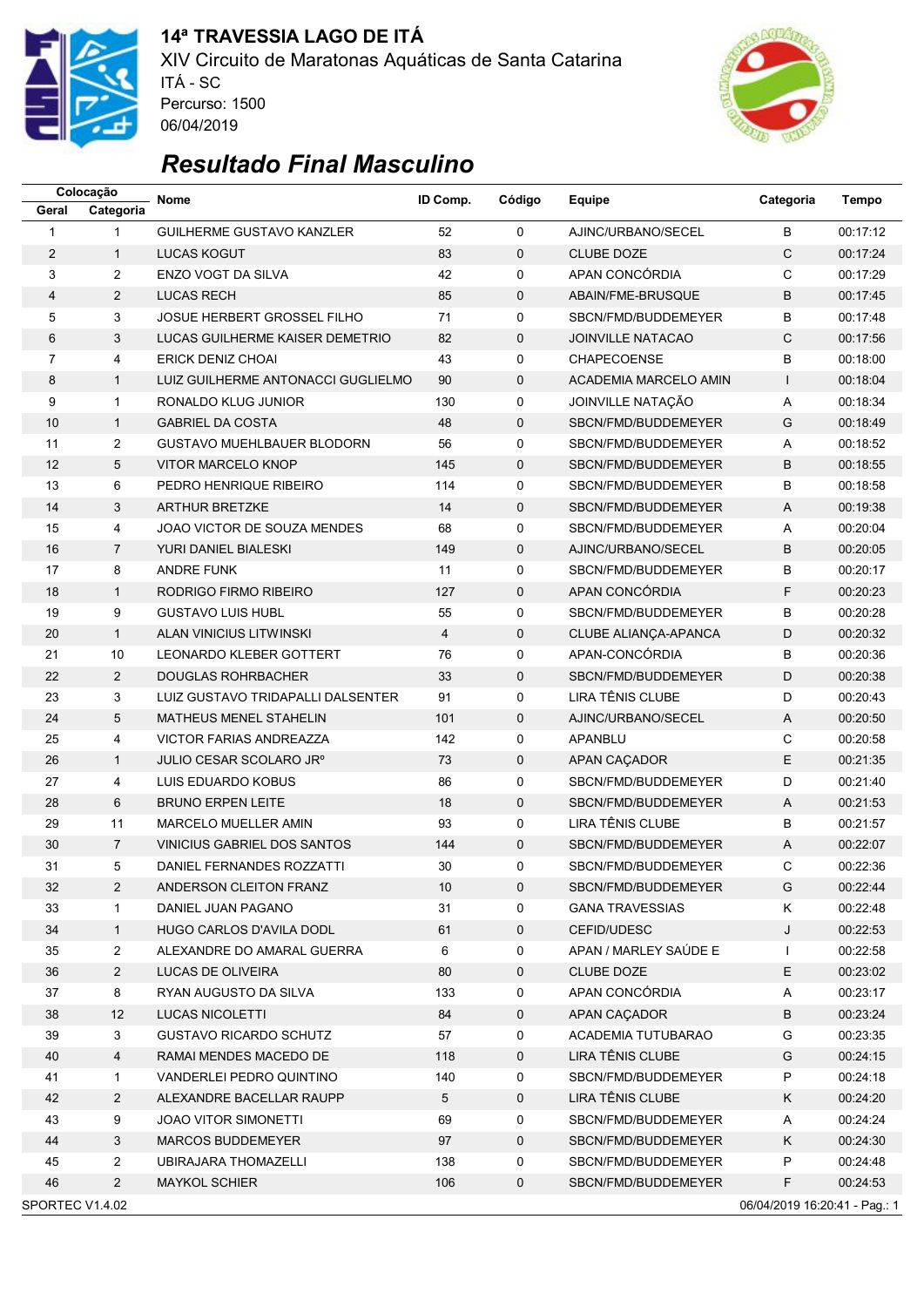

### **14ª TRAVESSIA LAGO DE ITÁ** XIV Circuito de Maratonas Aquáticas de Santa Catarina ITÁ - SC



# *Resultado Final Masculino*

Percurso: 1500 06/04/2019

|       | Colocação                                        | <b>Nome</b>                        | ID Comp. | Código      | <b>Equipe</b>                 | Categoria                 | <b>Tempo</b> |  |
|-------|--------------------------------------------------|------------------------------------|----------|-------------|-------------------------------|---------------------------|--------------|--|
| Geral | Categoria                                        |                                    |          |             |                               |                           |              |  |
| 47    | $\mathbf{1}$                                     | CARLOS LEOPOLDO GODOY ILHA         | 23       | $\mathbf 0$ | <b>ATIVO</b>                  | H                         | 00:24:56     |  |
| 48    | 3                                                | CARLOS ALFREDO ALVES JUNIOR        | 20       | 0           | SBCN/FMD/BUDDEMEYER           | F                         | 00:25:05     |  |
| 49    | 4                                                | <b>GUSTAVO ALEX PONATH</b>         | 53       | 0           | <b>AVULSO</b>                 | F                         | 00:25:12     |  |
| 50    | 13                                               | LUCAS DUARTE COELHO DA SILVA       | 81       | $\mathbf 0$ | LIRA TÊNIS CLUBE              | B                         | 00:25:19     |  |
| 51    | 14                                               | <b>RENAN CHRISTOFF</b>             | 119      | 0           | SBCN/FMD/BUDDEMEYER           | B                         | 00:25:27     |  |
| 52    | $\overline{2}$                                   | WILLIAM CÉSAR ZIEMBIKIEWICZ        | 147      | 0           | SBCN/FMD/BUDDEMEYER           | $\boldsymbol{\mathsf{H}}$ | 00:25:34     |  |
| 53    | $\mathbf{1}$                                     | <b>CYRANO NETTO BRASIL</b>         | 29       | 0           | ACADEMIA MARCELO AMIN         | L                         | 00:25:37     |  |
| 54    | 10                                               | <b>ARTHUR MOMOLI</b>               | 15       | $\mathbf 0$ | CHAPECOENSE                   | A                         | 00:25:43     |  |
| 55    | 5                                                | <b>JERONIMO SILVA</b>              | 66       | 0           | LÉO RISTOW NATAÇÃO            | F                         | 00:26:26     |  |
| 56    | $\mathbf{1}$                                     | <b>MAURO HERNANI CONTE</b>         | 104      | $\mathbf 0$ | LIRA TÊNIS CLUBE              | M                         | 00:26:33     |  |
| 57    | 15                                               | LEONARDO G. A. DA SILVA            | 75       | 0           | APAN CAÇADOR                  | B                         | 00:26:42     |  |
| 58    | $\mathbf{3}$                                     | <b>MARCELO TASCHEK</b>             | 94       | $\mathbf 0$ | SBCN/FMD/BUDDEMEYER           | H                         | 00:26:58     |  |
| 59    | 4                                                | CARLOS TRAUTWEIN BERGAMASCHI       | 24       | 0           | SBCN/FMD/BUDDEMEYER           | K                         | 00:27:13     |  |
| 60    | 11                                               | CAUAN HEINECK GONÇALVES            | 25       | $\mathbf 0$ | SBCN/FMD/BUDDEMEYER           | Α                         | 00:27:17     |  |
| 61    | $\overline{2}$                                   | <b>ANDERSEN SAITO</b>              | 9        | 0           | <b>ATVO</b>                   | J                         | 00:27:19     |  |
| 62    | 6                                                | LEANDRO CORREA DE ATHAYDE          | 74       | $\mathbf 0$ | CLUBE CAÇA E TIRO 1° DE       | F                         | 00:27:22     |  |
| 63    | 5                                                | <b>MAURICIO JORDAN</b>             | 102      | 0           | CÍRCULO MILITAR DO PARANÁ     | K                         | 00:27:26     |  |
| 64    | 16                                               | <b>MARCOS EDUARDO RIBAS</b>        | 98       | $\mathbf 0$ | APAN CAÇADOR                  | B                         | 00:27:31     |  |
| 65    | 3                                                | <b>EVANDRO BAUM</b>                | 44       | 0           | SBCN/FMD/BUDDEMEYER           | $\mathbf{I}$              | 00:27:38     |  |
| 66    | 4                                                | <b>GREGORI TORMEN</b>              | 51       | $\pmb{0}$   | <b>CLARAMAX</b>               | $\boldsymbol{\mathsf{H}}$ | 00:27:51     |  |
| 67    | 3                                                | FERNANDO MONTEIRO ROCHA JUNIOR     | 47       | 0           | CENTRO AQUÁTICO KAIO          | J                         | 00:27:58     |  |
| 68    | 2                                                | <b>GERALDO HENRIQUE SCHEFFER</b>   | 50       | $\mathbf 0$ | CIRCULO MILITAR DO PARANÁ     | L                         | 00:28:09     |  |
| 69    | 12                                               | SAYMON MEINHARDT SANTANA           | 135      | 0           | SBCN/FMD/BUDDEMEYER           | Α                         | 00:28:18     |  |
| 70    | 3                                                | <b>IDEMAR EUGÊNIO TIEPO</b>        | 63       | $\mathbf 0$ | <b>NEW ESCAPAMENTOS / TOP</b> | L                         | 00:28:27     |  |
| 71    | $\overline{2}$                                   | <b>MILTON IDERIHA</b>              | 107      | $\mathbf 0$ | LIRA TÊNIS CLUBE              | M                         | 00:28:33     |  |
| 72    | $\overline{7}$                                   | LUIZ FERNANDO TIEPO                | 89       | $\mathbf 0$ | <b>BOMBEIROS</b>              | F                         | 00:28:52     |  |
| 73    | 5                                                | <b>RUI PEDRO HERMES MEC BRASIL</b> | 132      | 0           | <b>ATIVO</b>                  | H                         | 00:28:54     |  |
| 74    | 13                                               | RUAN MARTENECHEN CARVALHO          | 131      | 0           | AJINC/URBANO/SECEL            | Α                         | 00:28:59     |  |
| 75    | 3                                                | <b>GUSTAVO HENRIQUE LADEVIG</b>    | 54       | 0           | FME-INDAIAL                   | E                         | 00:29:02     |  |
| 76    | 5                                                | RODRIGO PATZLAFF                   | 128      | $\mathbf 0$ | <b>AVULSO</b>                 | G                         | 00:29:12     |  |
| 77    | 14                                               | MARLON BRUNO BIAVATI DE LARA       | 100      | $\mathbf 0$ | APAN CAÇADOR                  | Α                         | 00:29:37     |  |
| 78    | 6                                                | <b>ISMAEL MATEUS PIVA</b>          | 64       | 0           | CORPO DE BOMBEIROS            | G                         | 00:29:43     |  |
| 79    | 4                                                | EDU STEFFEN FILHO                  | 37       | 0           | <b>ACADEMIA WINNER</b>        | L                         | 00:29:50     |  |
| 80    | 6                                                | EDUARDO PSCHEIDT NETO              | 39       | $\mathbf 0$ | SBCN/FMD/BUDDEMEYER           | $\boldsymbol{\mathsf{H}}$ | 00:29:53     |  |
| 81    | 4                                                | LUIZ AUGUSTO PADILHA               | 88       | 0           | APAN CAÇADOR                  | J                         | 00:30:03     |  |
| 82    | 3                                                | ROMERITO DE QUEIROZ                | 129      | 0           | LIRA TÊNIS CLUBE              | M                         | 00:30:20     |  |
| 83    | $\overline{7}$                                   | EDSON CARNIEL DA CONCEICAO         | 36       | 0           | LIRA TÊNIS CLUBE              | G                         | 00:30:26     |  |
| 84    | $\overline{4}$                                   | <b>VICENTE PICUSSA</b>             | 141      | $\mathbf 0$ | CÍRCULO MILITAR DO PARANA     | M                         | 00:31:50     |  |
| 85    | $\overline{4}$                                   | <b>HERBERT HEIMANN</b>             | 60       | 0           | SBCN/FMD/BUDDEMEYER           | $\mathbf{I}$              | 00:31:54     |  |
| 86    | $\overline{7}$                                   | <b>RICARDO DE MATTOS PEREZ</b>     | 122      | 0           | <b>BRONKS ROLÂNDIA</b>        | H                         | 00:32:02     |  |
| 87    | 8                                                | EDUARDO FITARELLI PES              | 38       | 0           | AQUA/BEBIDAS ARATIBA          | G                         | 00:32:06     |  |
| 88    | 15                                               | <b>LEONARDO KREUSCH</b>            | 77       | $\mathbf 0$ | APAN CAÇADOR                  | A                         | 00:32:17     |  |
| 89    | 9                                                | EDILSON JOSÉ CASAGRANDE FILHO      | 35       | 0           | <b>ATIVO</b>                  | G                         | 00:32:40     |  |
| 90    | 5                                                | <b>JOACHIM GERECHT</b>             | 67       | $\mathbf 0$ | <b>LAS LUNAS</b>              | J                         | 00:32:46     |  |
| 91    | 5                                                | PEDRO LORENZI                      | 115      | 0           | ESPORTE CLUBE ATLÂNTICO       | L                         | 00:32:55     |  |
| 92    | $\mathbf{1}$                                     | ANDRE ROGER HENRI BOUTIGUE         | 12       | $\pmb{0}$   | LIRA TÊNIS CLUBE              | $\circ$                   | 00:33:09     |  |
|       |                                                  |                                    |          |             |                               |                           |              |  |
|       | SPORTEC V1.4.02<br>06/04/2019 16:20:41 - Pag.: 2 |                                    |          |             |                               |                           |              |  |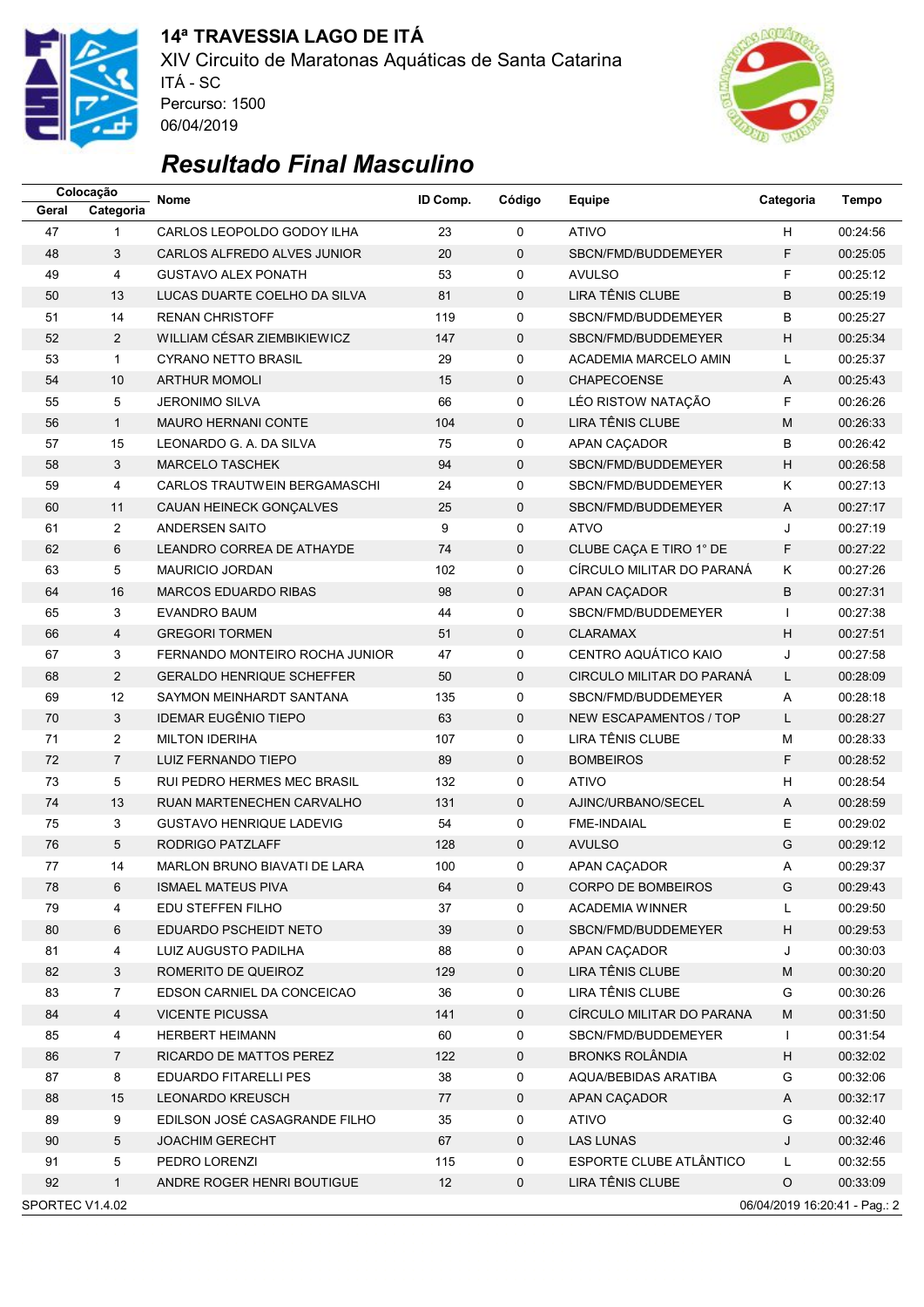

## **14ª TRAVESSIA LAGO DE ITÁ**

XIV Circuito de Maratonas Aquáticas de Santa Catarina ITÁ - SC Percurso: 1500 06/04/2019



# *Resultado Final Masculino*

|                          | Colocação                                        | <b>Nome</b>                    | ID Comp.       | Código      | Equipe                    | Categoria                 | <b>Tempo</b>             |  |  |
|--------------------------|--------------------------------------------------|--------------------------------|----------------|-------------|---------------------------|---------------------------|--------------------------|--|--|
| Geral                    | Categoria                                        |                                |                |             |                           |                           |                          |  |  |
| 93                       | $\overline{4}$                                   | LUIS FELIPE LINZMEYER          | 87             | $\mathbf 0$ | SBCN/FMD/BUDDEMEYER       | E                         | 00:33:12                 |  |  |
| 94                       | 5                                                | <b>IVAN CORREA DA CUNHA</b>    | 65             | $\mathbf 0$ | SBCN/FMD/BUDDEMEYER       | M                         | 00:33:27                 |  |  |
| 95                       | 6                                                | <b>MAURICIO VOIGT</b>          | 103            | 0           | SBCN/FMD/BUDDEMEYER       | K                         | 00:33:34                 |  |  |
| 96                       | $\overline{7}$                                   | <b>NAEL IGNACIO MALAKOSKI</b>  | 109            | $\mathbf 0$ | CIRCULO MILITAR DO PARANÁ | K                         | 00:33:39                 |  |  |
| 97                       | 6                                                | <b>LORIVAN BORTOLI</b>         | 78             | 0           | <b>ATENA 2019</b>         | J                         | 00:34:31                 |  |  |
| 98                       | 8                                                | PEDRO WARNAVA                  | 116            | 0           | <b>ATIVO</b>              | Κ                         | 00:35:24                 |  |  |
| 99                       | 5                                                | <b>HUGO VINÍCIUS WERLANG</b>   | 62             | 0           | HVW TREINAMENTO E         | E                         | 00:36:28                 |  |  |
| 100                      | 9                                                | <b>EGON GUTHNER</b>            | 40             | $\mathbf 0$ | <b>FME-INDAIAL</b>        | K                         | 00:36:36                 |  |  |
| 101                      | 10                                               | DOUGLAS JOSE ANDRADE           | 32             | 0           | <b>ACADEMIA GUSTAVO</b>   | Κ                         | 00:36:55                 |  |  |
| 102                      | 10                                               | <b>MARCO RODRIGO REDLICH</b>   | 96             | $\mathbf 0$ | SBCN/FMD/BUDDEMEYER       | G                         | 00:37:02                 |  |  |
| 103                      | 3                                                | <b>ANISIO FUCK</b>             | 13             | 0           | FME-INDAIAL               | P                         | 00:40:11                 |  |  |
| 104                      | 6                                                | HENRIQUE ALBERTO CUGNASCA      | 59             | $\mathbf 0$ | <b>ACADEMIA</b>           | M                         | 00:40:24                 |  |  |
| 105                      | 8                                                | ADOLFO RODRIGUES RIBEIRO       | $\overline{2}$ | 0           | <b>SEARA RUNNERS</b>      | H                         | 00:40:39                 |  |  |
| 106                      | $\overline{7}$                                   | PAULO CESAR R. DE FARIAS       | 111            | $\mathbf 0$ | AQUATIC CENTER CHAPECÓ    | J                         | 00:40:46                 |  |  |
| 107                      | 4                                                | AMARO FRANCISCO DA SILVA       | 8              | 0           | SBCN/FMD/BUDDEMEYER       | P                         | 00:41:11                 |  |  |
| 108                      | 11                                               | <b>VALDIR CASTANHEIRO</b>      | 139            | $\mathbf 0$ | APAN CAÇADOR              | K                         | 00:41:15                 |  |  |
| 109                      | 8                                                | RICARDO ALBERTO DUMMEL         | 121            | 0           | CORPO DE BOMBEIRO MILITAR | F                         | 00:52:01                 |  |  |
| <b>NCP</b>               | <b>NCP</b>                                       | CIRO ARMANDO DA ROSA VILLELA   | 26             | $\mathbf 0$ | <b>CORPO DE BOMBEIROS</b> | G                         | $\overline{\phantom{a}}$ |  |  |
| <b>NCP</b>               | <b>NCP</b>                                       | <b>CLAYTON FENDRICH</b>        | 27             | 0           | SBCN/FMD/BUDDEMEYER       | G                         |                          |  |  |
| <b>NCP</b>               | <b>NCP</b>                                       | EDGAR DE PARIS NETO            | 34             | $\pmb{0}$   | CLUBE CACA E TIRO 1º DE   | G                         |                          |  |  |
| <b>NCP</b>               | <b>NCP</b>                                       | JOSE VALCIR DE SOUSA           | 70             | 0           | JOINVILLE NATAÇÃO         | P                         |                          |  |  |
| <b>NCP</b>               | <b>NCP</b>                                       | NICHOLAS ARRUDA CARBALLO       | 110            | $\mathbf 0$ | CHAPECOENSE               | E                         |                          |  |  |
| <b>NCP</b>               | <b>NCP</b>                                       | <b>MOACYR GUEDES JUNIOR</b>    | 108            | 0           | LIRA TÊNIS CLUBE          | н                         |                          |  |  |
| <b>NCP</b>               | <b>NCP</b>                                       | <b>WALBERTO SOUZA JUNIOR</b>   | 146            | $\mathbf 0$ | LIRA TÊNIS CLUBE          | $\boldsymbol{\mathsf{H}}$ |                          |  |  |
| <b>NCP</b>               | <b>NCP</b>                                       | <b>MARCO ANTONIO FLORIANI</b>  | 95             | $\mathbf 0$ | MARLEY SAÚDE E            | G                         |                          |  |  |
| <b>NCP</b>               | <b>NCP</b>                                       | <b>MARKUS ALPERSTEDT</b>       | 99             | $\mathbf 0$ | LIRA TÊNIS CLUBE          | $\boldsymbol{\mathsf{H}}$ | $\overline{\phantom{a}}$ |  |  |
| <b>NCP</b>               | <b>NCP</b>                                       | <b>WILLIAM PATRICK HORNICK</b> | 148            | 0           | SBCN/FMD/BUDDEMEYER       | F                         |                          |  |  |
| <b>NCP</b>               | <b>NCP</b>                                       | <b>THOMAS RANZI</b>            | 136            | 0           | LIRA TÊNIS CLUBE          | G                         |                          |  |  |
| <b>NCP</b>               | <b>NCP</b>                                       | SAMUEL GRUNEICH                | 134            | 0           | <b>AVULSO</b>             | F.                        | $\overline{a}$           |  |  |
| <b>NCP</b>               | <b>NCP</b>                                       | <b>BENHUR BIANCHI</b>          | 17             | $\mathbf 0$ | <b>AVULSO</b>             | F                         |                          |  |  |
| <b>NCP</b>               | <b>NCP</b>                                       | <b>BRUNO SEEMANN</b>           | 19             | $\mathbf 0$ | LIRA TÊNIS CLUBE          | F                         |                          |  |  |
|                          |                                                  | ALAN DIEGO SCHREINER           |                |             | SBCN/FMD/BUDDEMEYER       |                           |                          |  |  |
| <b>NCP</b><br><b>NCP</b> | <b>NCP</b><br><b>NCP</b>                         | RAFAEL GRASSI                  | З<br>117       | 0<br>0      | APAN CONCÓRDIA            | F.<br>F                   |                          |  |  |
| <b>NCP</b>               | <b>NCP</b>                                       | LUIZ PAULO MONTEIRO            | 92             | $\mathbf 0$ | LIRA TÊNIS CLUBE          | F                         |                          |  |  |
|                          |                                                  |                                |                |             | LIRA TÊNIS CLUBE          |                           | $\overline{\phantom{a}}$ |  |  |
| <b>NCP</b>               | <b>NCP</b>                                       | <b>MAXIMILIANO GROSS</b>       | 105            | 0           |                           | ${\sf N}$                 |                          |  |  |
| <b>NCP</b>               | <b>NCP</b>                                       | RICARDO KULICHESKI             | 123            | 0           | CLUBE ALIANÇA-APANCA      | C                         |                          |  |  |
| <b>NCP</b>               | <b>NCP</b>                                       | AUGUSTO MASSONI BERNARDO DIAS  | 16             | 0           | <b>LUCIO SANTOS</b>       | В                         |                          |  |  |
| <b>NCP</b>               | <b>NCP</b>                                       | VINICIUS BARICHELLO FONTANA    | 143            | $\mathbf 0$ | APAN-CONCÓRDIA            | A                         |                          |  |  |
| <b>NCP</b>               | <b>NCP</b>                                       | PEDRO DUKE LINO DE ARAÚJO      | 113            | 0           | LIRA TÊNIS CLUBE          | D                         |                          |  |  |
| <b>NCP</b>               | <b>NCP</b>                                       | <b>EMERSON WILLIAM DELLI</b>   | 41             | 0           | LIRA TÊNIS CLUBE          | $\mathsf{I}$              | $\overline{\phantom{a}}$ |  |  |
| <b>NCP</b>               | <b>NCP</b>                                       | <b>TIAGO BECKER BENTO</b>      | 137            | 0           | SBCN/FMD/BUDDEMEYER       | Α                         |                          |  |  |
| <b>NCP</b>               | <b>NCP</b>                                       | RENATO ARANHA DE ARAUJO        | 120            | $\mathbf 0$ | <b>SPIDER TEAM</b>        | T                         |                          |  |  |
| <b>NCP</b>               | <b>NCP</b>                                       | <b>HELIO IDERIHA</b>           | 58             | 0           | LIRA TÊNIS CLUBE          | N                         |                          |  |  |
| <b>NCP</b>               | <b>NCP</b>                                       | <b>CARLOS LACERDA</b>          | 22             | $\mathbf 0$ | ACADEMIA MARCELO AMIN     | L                         |                          |  |  |
| <b>NCP</b>               | <b>NCP</b>                                       | RODRIGO ARRUDA MEIRELES        | 125            | 0           | LIRA TÊNIS CLUBE          | Г                         |                          |  |  |
| <b>NCP</b>               | <b>NCP</b>                                       | <b>JULIO CESAR PISTARINI</b>   | 72             | $\mathbf 0$ | LIRA TENIS CLUBE          | F                         |                          |  |  |
|                          | SPORTEC V1.4.02<br>06/04/2019 16:20:41 - Pag.: 3 |                                |                |             |                           |                           |                          |  |  |